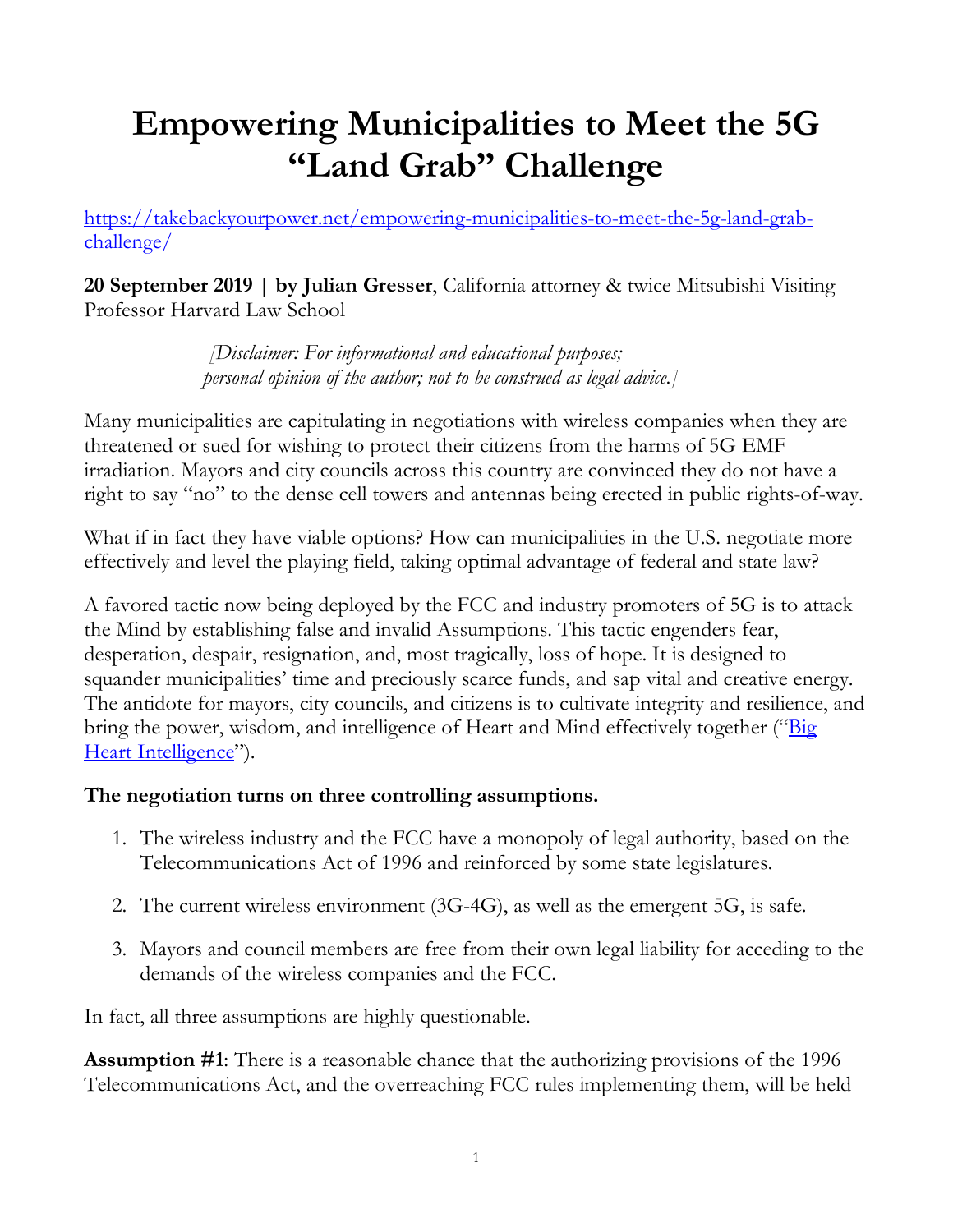unconstitutional, in violation of home rule, separation of powers, due process, and uncompensated taking, under the  $1<sup>st</sup>$ ,  $5<sup>th</sup>$  and  $14<sup>th</sup>$  Amendments to the Constitution. The U.S. Supreme Court has already recognized the principle of "cooperative federalism," which will counterbalance the FCC's aggressive use of the preemption doctrine.<sup>[1](#page-3-0)</sup> The California Supreme Court in *T-Mobile v. City and County of San Francisco* has also confirmed the fundamental right of local municipalities to protect the health and safety of their citizens.<sup>[2](#page-3-1)</sup> On August 9, 2019 the D.C. Circuit ruled that the FCC 5G Program must conform with the basic provisions of the National Environmental Policy Act [\(NEPA\)](https://ceq.doe.gov/).<sup>[3](#page-3-2)</sup> And there are various federal laws protecting the public from false and misleading advertising, such as touting the benefits of 5G without warning of its attendant harms.

**Assumption #2**: There is significant scientific evidence that EMFs associated with 3G and 4G wireless technologies are closely linked with cancer, damage to mitochondria and DNA, neurodegenerative illnesses, and cardiac disease, with significant data also on hazards to children, pregnant women, elderly persons, and people with special sensitivities and disabilities. In 2018, a [National Toxicology Report on Cancer](https://www.niehs.nih.gov/news/newsroom/releases/2018/november1/index.cfm) recognized that EMFs are the cause of malignant schwannomas in rats. [4](#page-4-0) Less well appreciated is the fact that 5G implementation is a form of government and industry enforced national addiction to faster and faster internet speeds that may encourage opioid addiction, mental disease, and violence- -all associated with sympathetic overdrive of the autonomic nervous system for large segments of the population.

**Assumption # 3**—Australian barrister, Raymond Broomhall, has implemented a powerful protocol based on the Precautionary Principle with great success. *[Approximately 2,500 4G/5G cell sites have been [halted in Australia.](https://au.finance.yahoo.com/news/tpg-says-community-health-fears-035230703.html?soc_src=community&soc_trk=fb) -Ed.]* I believe this same protocol has a good chance of being adopted and applied in the U.S., if similarly effective alliances can be forged between citizens, attending physicians, and attorneys, as is currently happening in Australia. Under Barrister Broomhall's Precautionary Rule-- which I am calling the "Principle of Heightened Vigilance"<sup>[5](#page-4-1)</sup>--and basic tort principles of foreseeability and duty of care, I predict that mayors and city councils in the U.S. may face civil, and even criminal, liabilities for assault and related illegal activity. Mr. Broomhall's protocol is elegantly straightforward:

a) Document, organize, measure, collate, and publish all data on EMF exposures and harms.

b) Secure an Advisory Letter from an attending physician confirming the patient's own concerns and wishes not to be irradiated from a medical perspective (establishing a physician-patient confidentiality relationship).

c) Present a well-reasoned and documented Letter of Objection and Warning from a licensed attorney, creating a record that the patient refuses to consent to be irradiated, deeming a dismissal or ignoring of such Objection/Warning to be confirmation of an intent to assault. Similar to Australian law, the California Penal Code explicitly imposes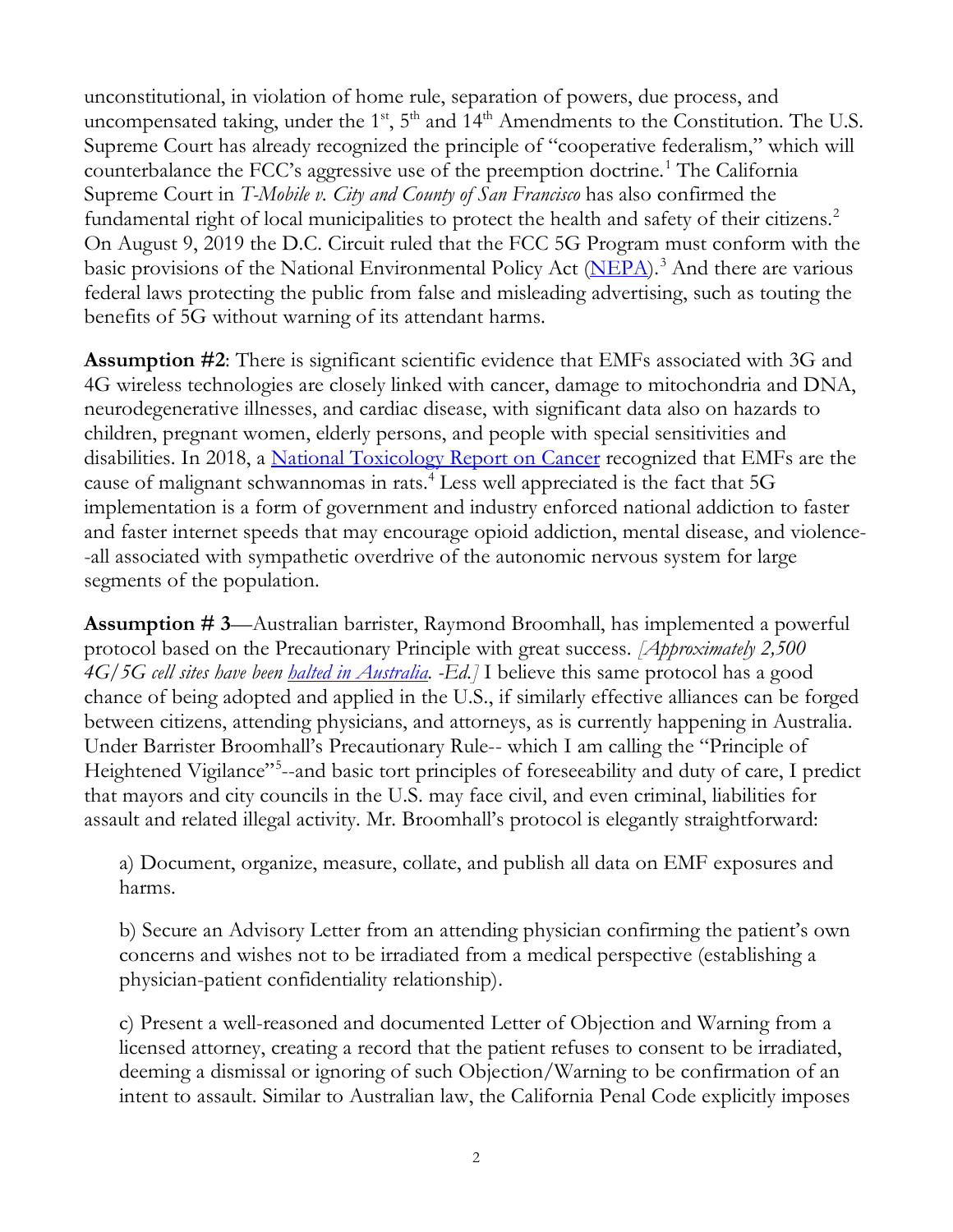strict criminal liabilities on those who [assault](https://leginfo.legislature.ca.gov/faces/codes_displaySection.xhtml?lawCode=PEN§ionNum=240) [children,](https://leginfo.legislature.ca.gov/faces/codes_displaySection.xhtml?lawCode=PEN§ionNum=273) [elderly citizens,](https://leginfo.legislature.ca.gov/faces/codes_displaySection.xhtml?lawCode=PEN§ionNum=368) and people with [special disabilities.](https://leginfo.legislature.ca.gov/faces/codes_displaySection.xhtml?sectionNum=422.55.&lawCode=PEN) As 5G towers are planned on public spaces, municipal authorities and those immediately responsible will be become primary actors, enablers, and accessories of the foreseeable harms alleged.

# **Practical Actions**

Mayors and city council members should ask, "How can I protect the citizens of my community?" What do I **really** want? If the answer is to say 'No' to the 5G rollout, then the following actions should be considered under the Principle of Heightened Vigilance outlined above:

- Immediately launch a massive 5G public education program. (See Sample Kit soon to be downloadable from the 5G Summit web site.)
- Initiate monitoring of EMF irradiation, and equip citizens and local organizations with proper EMF monitoring devices.
- Instruct hospitals and health care providers to monitor, assess, and report on adverse health and environmental effects of 5G installations.
- Issue abatement orders recognizing uncontrolled EMFs above a safe irradiation standard as a public nuisance.
- Establish advisory guidelines based on this standard for school classrooms, hospitals, and workplaces.
- Document evidence of assaults and other illegal acts and collaborate with local prosecutors and state legislators.
- Hold town meetings where all stakeholders, including representatives of the wireless industry, are welcomed to present their case and openly debate the options.
- Call for a Referendum and invite the community to vote on whether it wants 5G; and if so, under what terms and conditions.
- Collaborate with thousands of other communities across the U.S. and abroad that are sharing data, scientific, technological, and legal expertise, and other assets, including financial resources.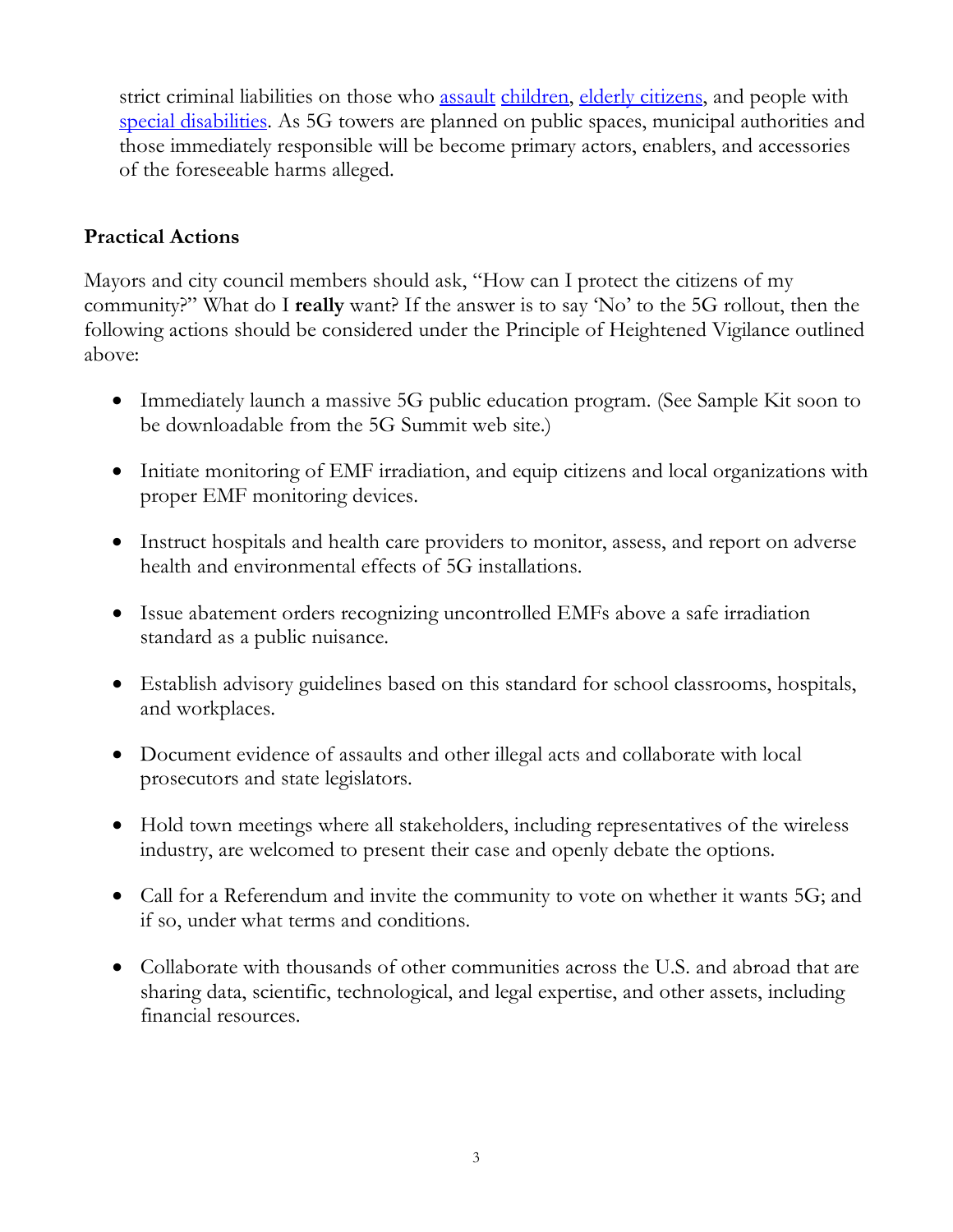# **A Viable Alternative**

There is a viable and safer alternative to a ubiquitous wireless juggernaut. It is a predominantly wired/fiber optic infrastructure, which was nationally funded over a decade ago. A wired internet has significant advantages over wireless, in that it is more reliable, more secure from hacking, more energy efficient, faster, and essentially radiation-free. It has been shown that communities implementing a wired/fiber alternative not only realize a positive return on investment, but will also have a strategic economic advantage over wireless. [6](#page-4-2) ["SafeG"](http://www.safeg.net/) communities will attract superior companies that are concerned with the health of their employees and the environment, and such companies will create local jobs and catalyze innovation. Of course, wireless can play an important role in these communities as well, because the public demands mobile devices. But at least the implementation of the wireless option can proceed with care, balance, and compassion and with the health and wellbeing of local communities as a top priority.

# **Acknowledgements**

The author expresses his appreciation to his colleagues, Ben Levi, Trevor Marshall, Ph.D., William Moulton, Raymond Broomhall and Josh del Sol Beaulieu for their comments and background research.

#### ………………………………………………………………………………………………. ENDNOTES

<span id="page-3-0"></span><sup>1</sup> The United States Supreme Court described the way that Congress intended the Telecommunications Act of 1996 to operate: "Congress ultimately rejected the national approach and substituted a system based on cooperative federalism… State and local authorities would remain free to make siting decisions. They would do so, however, subject to minimum federal standards—both substantive and procedural--as well as federal judicial review." [\(US Supreme Court 544 U.S. 113 \(2005\),](https://caselaw.findlaw.com/us-supreme-court/544/113.html) 03-1601, City of Rancho Palos Verdes v. Abrams. See also TCA 332(c)7, and TCA section 255).

<span id="page-3-1"></span><sup>2</sup> On April 4, 2019 the California Supreme Court handed down a unanimous decision in *[T-](https://law.justia.com/cases/california/supreme-court/2019/s238001.html)[Mobile v. City and County of San Francisco](https://law.justia.com/cases/california/supreme-court/2019/s238001.html)* upholding the San Francisco ordinance requiring telecommunications companies to get permits before placing antennas on city infrastructure. Note in particular that the Court affirmed that "inherent local police power includes broad authority to determine, for purposes of the public health, safety, and welfare, the appropriate uses of land within a local jurisdiction's borders" (pg. 5) and "…lines or equipment might generate noise, cause negative health consequences, or create safety concerns. All these impacts could disturb public road use, or disturb its quiet enjoyment" (pg. 9).

<span id="page-3-2"></span><sup>3</sup> [https://www.courtlistener.com/opinion/4647052/united-keetoowah-band-of-chero-v](https://www.courtlistener.com/opinion/4647052/united-keetoowah-band-of-chero-v-fcc/) $fcc/$